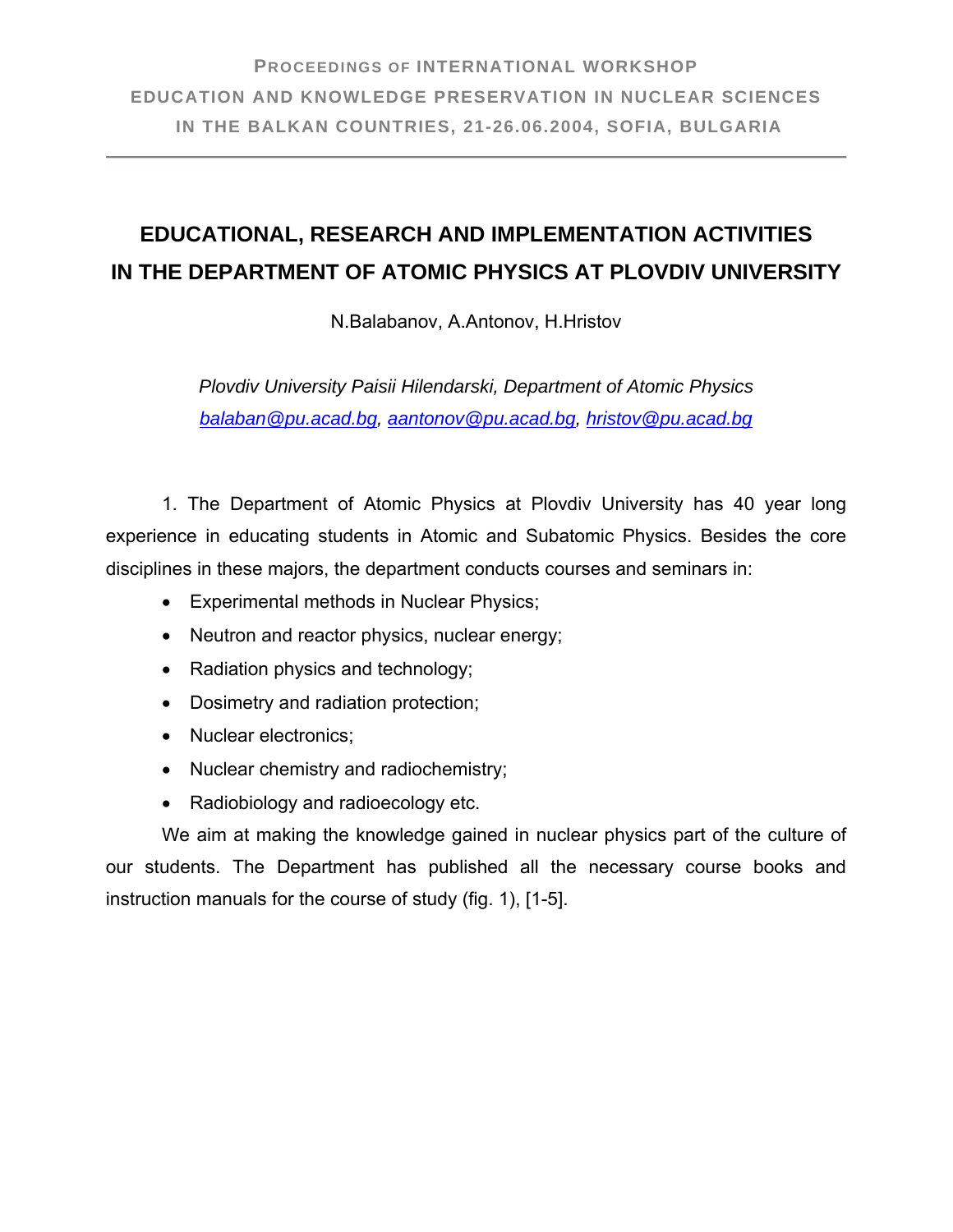

Fig.1: Course books and instruction manuals published by the Department of Atomic Physics.

The Laboratory Practicum employs all the newly developed equipment and methodology by the Department. The laboratory tasks for experimental testing of Compton theory and the study of the characteristic x-ray and Moseley's Law apply computerized multi-channel spectrometers [6], in the experimental scheme for the study of Rutherford's alpha-particle scattering of various nuclei we use surface-barrier semiconductor detector [4], for the purposes of neutron activation analysis and gammaspectrometry with high resolution we apply computerized multi-channel spectrometer with semi-conductor detector of HP-Ge (fig.2), [7].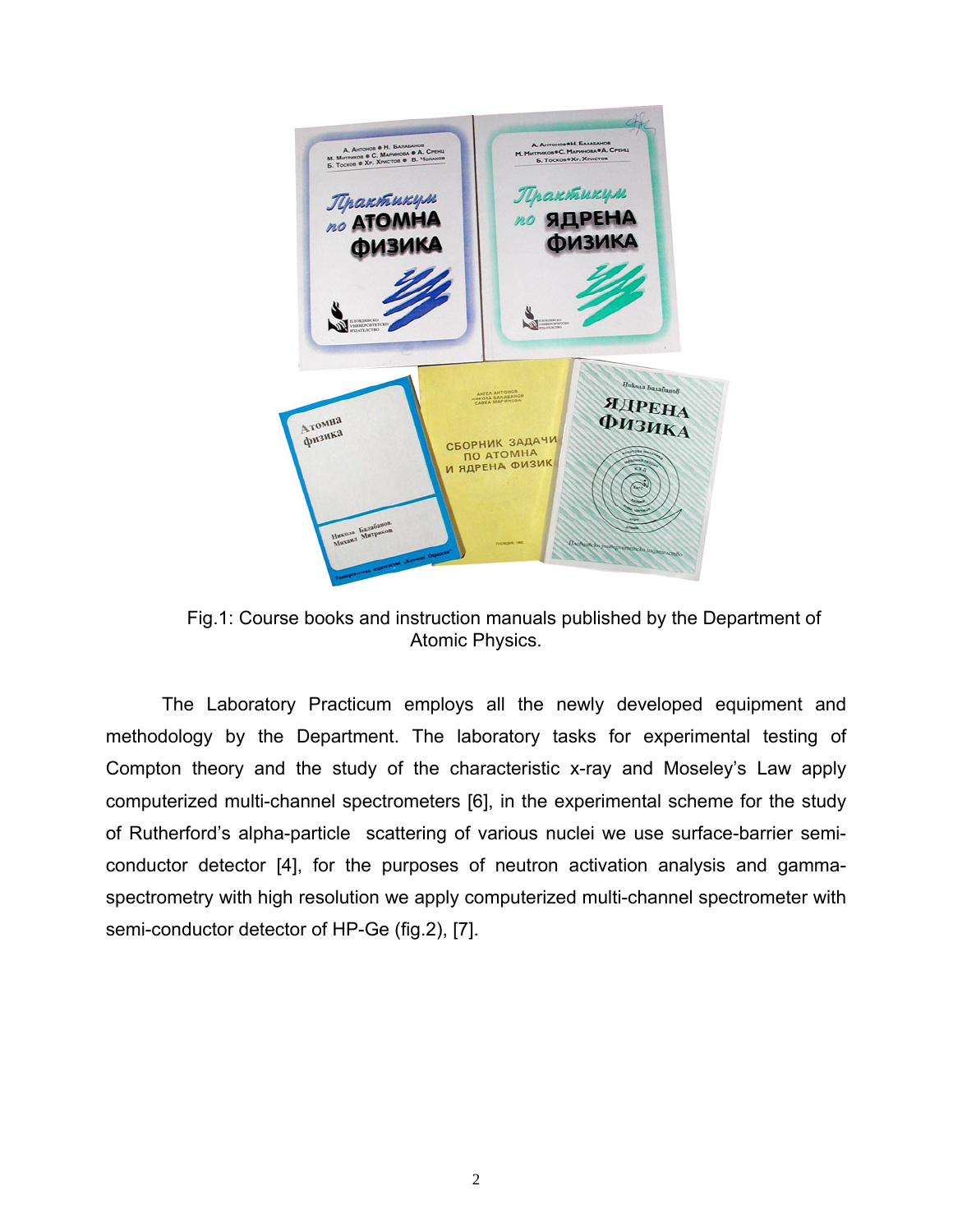

Fig.2: General scheme for the *"on-line"* PC laboratory practice

Parallel to the educational activities within the University, the Department conducts educational activities for the wider community, especially among high school pupils. The team organizes and runs educational and professional development seminars and courses and uses the media in discussing relevant to nuclear energy and its application issues.

2. At the core of our educational activities lies our long-term cooperation with JINR-Dubna in the study of atomic nuclei. By means of (n, $\alpha$ ), (γ, $\alpha$ ), (n,p), (γ,n), (γ,γ<sup>1</sup>) etc. reactions we have studied the characteristics of a number of nuclei in the wide range of Z and A, [8-10]. Figure 3 illustrates the achievements of the department in nuclear physics and shows in the research of which nuclei we have taken part.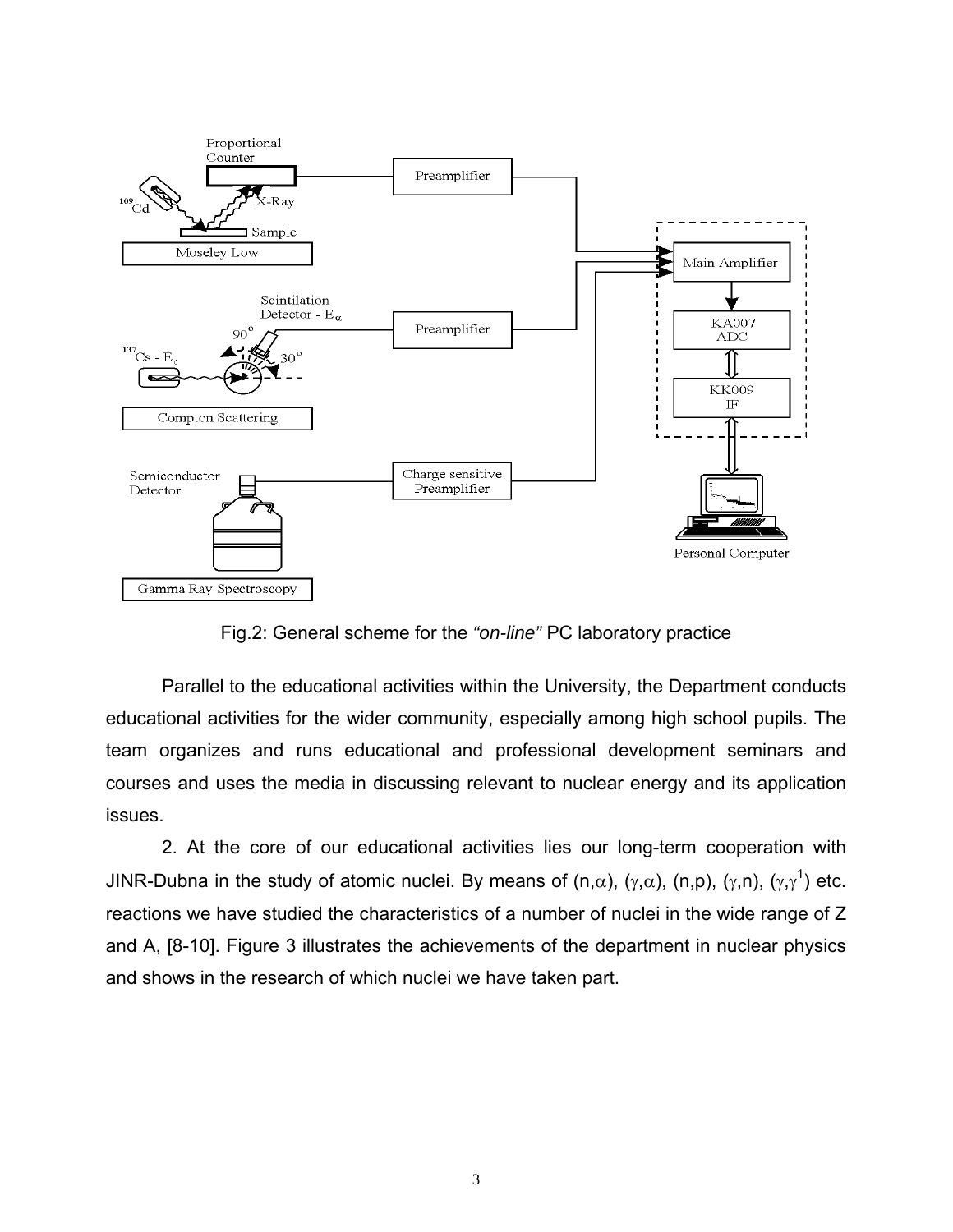

Fig.3: Nuclei researched at the Department of Atomic Physics

3. The department has a diverse set of implementation activities. We dedicate a great deal of attention to the application of nuclear physics methods in a wide range of technical fields – electronics (beta-ray backscatter method), glass industry, metallurgy, biotechnology (gamma-indicator method for furnace and bioreactor investigation) etc.,



Fig.4: Network of the implementation activities of the Department of Atomic Physics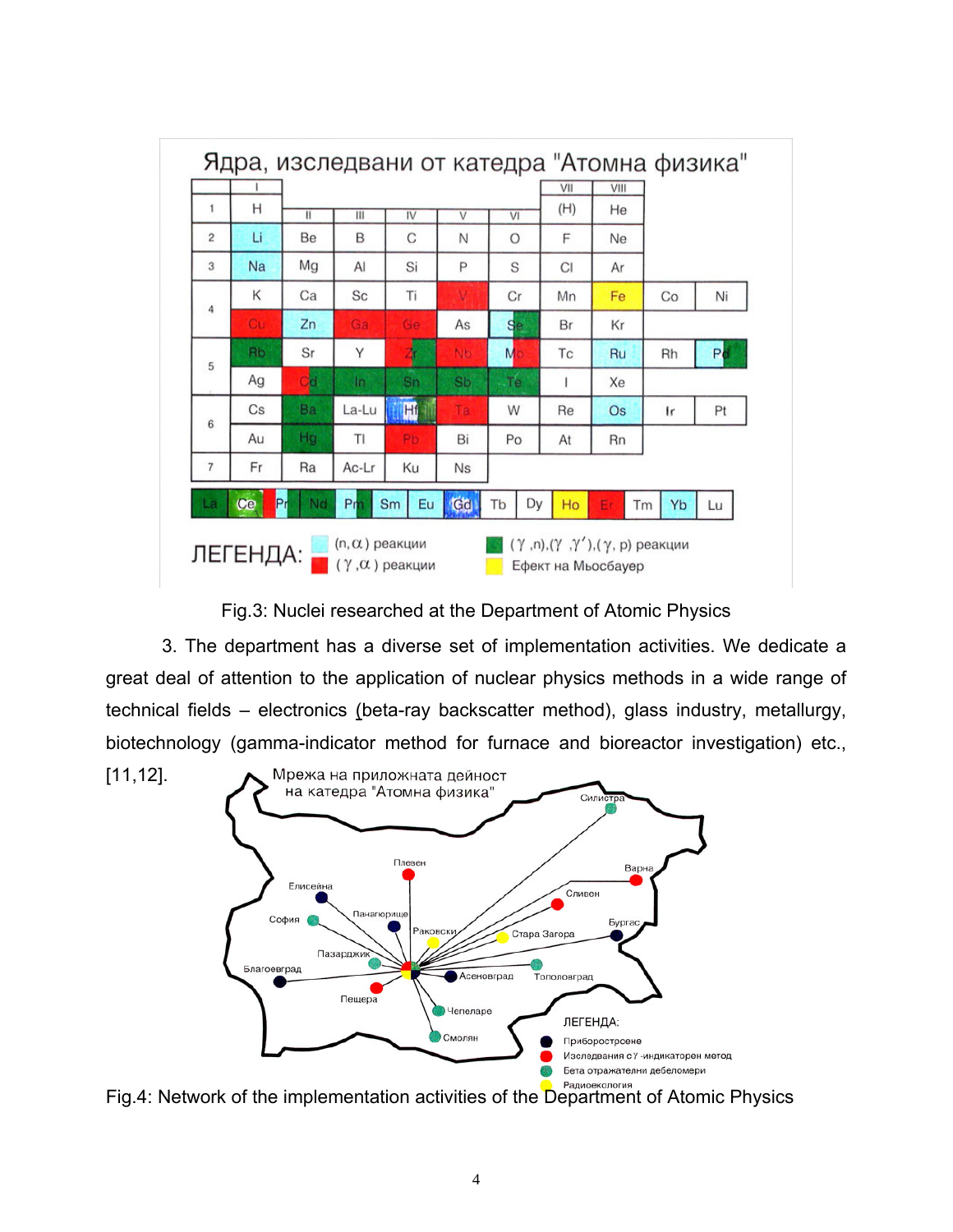Figure 4, which shows our implementation network, illustrates the geographical spread of this aspect of our work.

The department has initiated and conducted a number of symposia for the industrial application of nuclear-physics methods (fig. 5). Professionals from all departments applying nuclear methods in the country have taken part in them alongside with colleagues from abroad.



Fig.5: Conference and academic publications

4. In recent years we have focused considerably on radio-ecological research. This strand of our activities enjoys the valuable support of the Nuclear Regulatory Agency. We have conducted research in:

- the radiation status of areas influenced by the uranium mine industry in Plovdiv and Smolyan regions;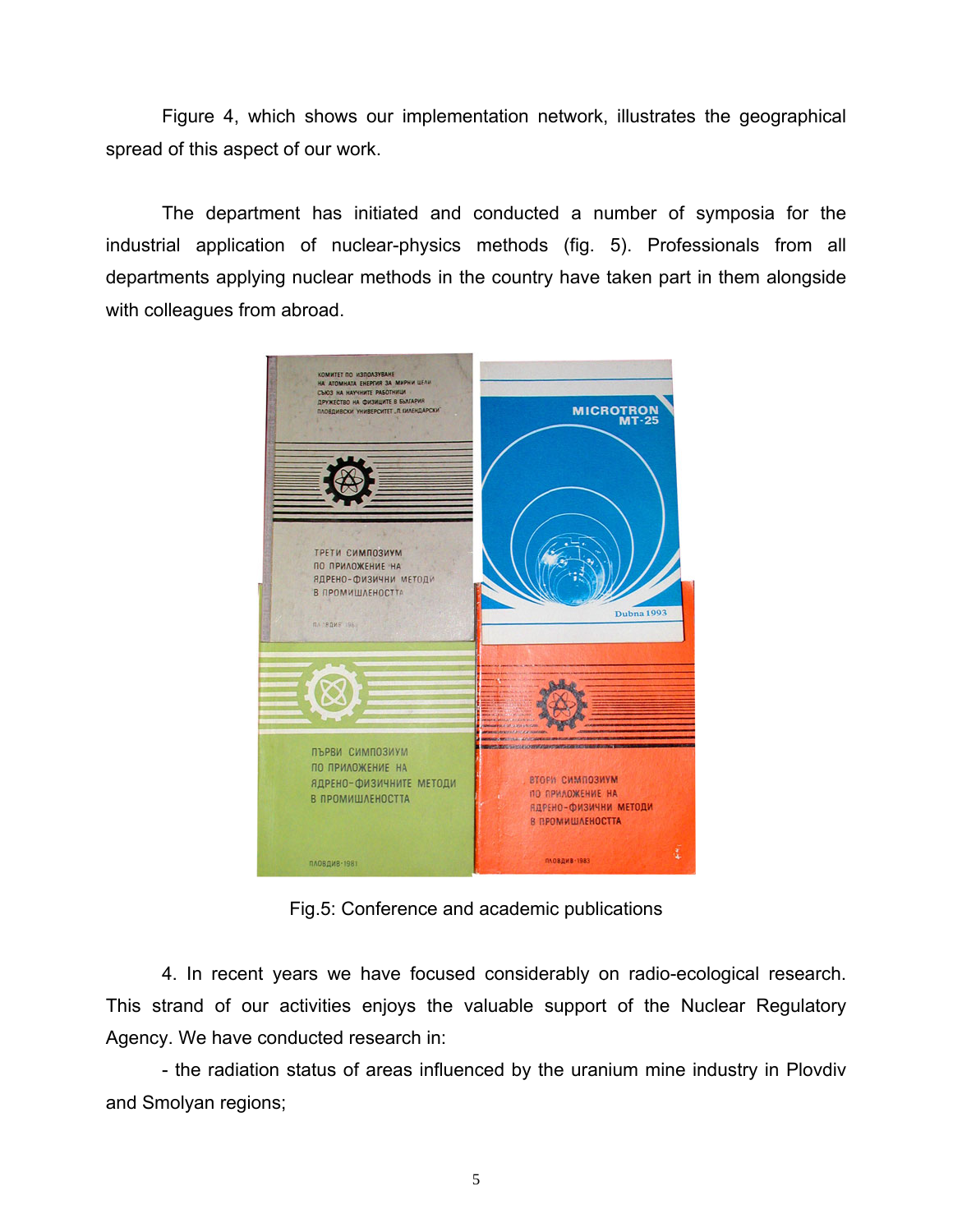- the radiation background along the banks of the upstream Arda;

- the radio-ecological status of some natural reserve areas in the region of Smolyan, including Large Smolyan Lake etc.

## **CONCLUSION**

The Department of Atomic Physics at the Paisii Hilendarski University of Plovdiv has considerable achievements in educational, research and implementation activities and has the potential to develop further these strands. A central problem, impeding the process of development, in recent years is the insufficient funding.

In this respect a definitely positive, possibly even key role, can be played by NPP Kozlodui, since it is essential to its management to ensure that Bulgaria has good specialists in the field of nuclear physics and nuclear energy.

## **REFERENCES**

[1]. N. Balabanov, M. Mitrikov, Atomic Physics, Kliment Ohridski University Press, Sofia, 1991. [in Bulgarian]

[2]. N. Balabanov, Nuclear Physics, Plovdiv University Press, Plovdiv, 1998. [in Bulgarian] [3]. A. Antonov, N. Balabanov, S. Marinova, Tasks in Atomic and Nuclear Physics, Plovdiv, 1992. [in Bulgarian]

[4]. A. Antonov et al., Atomic Physics Practicum, Plovdiv University Press, 2002. [in Bulgarian]

[5]. A.Antonov et al., Nuclear Physics Practicum, PUP, 2003. [in Bulgarian]

[6]. A.Antonov, M.Mitrikov, B.Toskov, H.Hristov, Experimental Tasks from the Laboratory Practice in Atomic and Nuclear Physics, BPU-5, 5-th General Conference of the Balkan Physical Union, Aug.25-29, 2003, Vranjacka Banja, Serbia and Montenegro.

[7]. A. Antonov et al., Semi-conductor gamma-spectrometer of the nuclear-physics laboratory Microtron at Plovdiv University, XVII International Symposium in Nuclear Electronics, 15-21 Sept. 1997, Varna, Д13-98-66, Dubna, 1998. [in Russian]